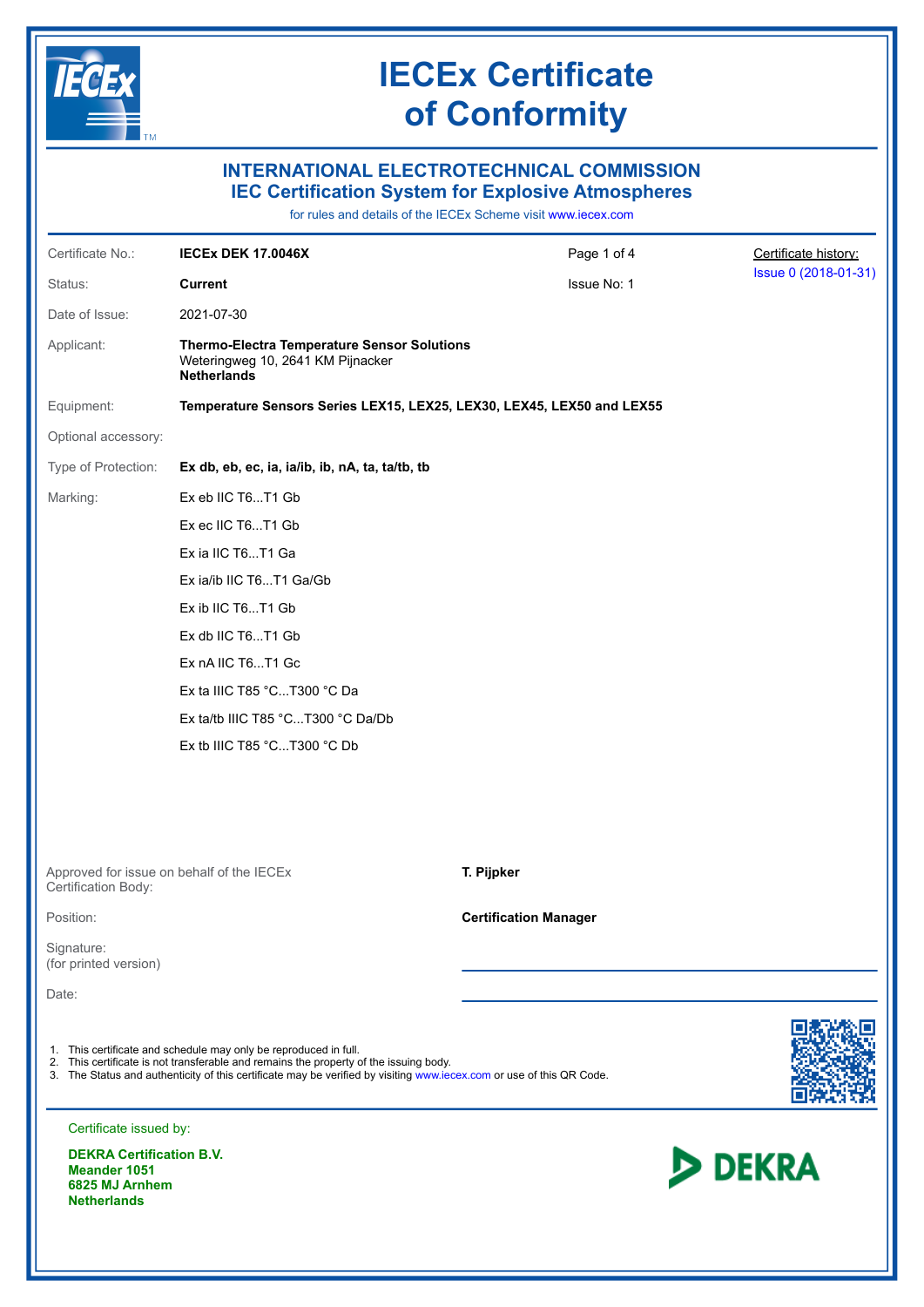

| Certificate No.:                                            | <b>IECEX DEK 17.0046X</b>                                                                                                                                                                                                                                                                                                                                                                                                                                                                                | Page 2 of 4 |
|-------------------------------------------------------------|----------------------------------------------------------------------------------------------------------------------------------------------------------------------------------------------------------------------------------------------------------------------------------------------------------------------------------------------------------------------------------------------------------------------------------------------------------------------------------------------------------|-------------|
| Date of issue:                                              | 2021-07-30                                                                                                                                                                                                                                                                                                                                                                                                                                                                                               | Issue No: 1 |
| Manufacturer:                                               | <b>Thermo-Electra Temperature Sensor Solutions</b><br>Weteringweg 10, 2641 KM Pijnacker<br><b>Netherlands</b>                                                                                                                                                                                                                                                                                                                                                                                            |             |
| Additional<br>manufacturing<br>locations:                   |                                                                                                                                                                                                                                                                                                                                                                                                                                                                                                          |             |
|                                                             | This certificate is issued as verification that a sample(s), representative of production, was assessed and tested and found to comply with the<br>IEC Standard list below and that the manufacturer's quality system, relating to the Ex products covered by this certificate, was assessed and<br>found to comply with the IECEx Quality system requirements. This certificate is granted subject to the conditions as set out in IECEx Scheme<br>Rules, IECEx 02 and Operational Documents as amended |             |
| <b>STANDARDS:</b><br>to comply with the following standards | The equipment and any acceptable variations to it specified in the schedule of this certificate and the identified documents, was found                                                                                                                                                                                                                                                                                                                                                                  |             |
| IEC 60079-0:2011<br>Edition:6.0                             | Explosive atmospheres - Part 0: General requirements                                                                                                                                                                                                                                                                                                                                                                                                                                                     |             |
| Edition: 7.0                                                | IEC 60079-1:2014-06 Explosive atmospheres - Part 1: Equipment protection by flameproof enclosures "d"                                                                                                                                                                                                                                                                                                                                                                                                    |             |
| IEC 60079-11:2011<br>Edition:6.0                            | Explosive atmospheres - Part 11: Equipment protection by intrinsic safety "i"                                                                                                                                                                                                                                                                                                                                                                                                                            |             |
| IEC 60079-15:2010<br>Edition:4                              | Explosive atmospheres - Part 15: Equipment protection by type of protection "n"                                                                                                                                                                                                                                                                                                                                                                                                                          |             |
| IEC 60079-31:2013<br>Edition:2                              | Explosive atmospheres - Part 31: Equipment dust ignition protection by enclosure "t"                                                                                                                                                                                                                                                                                                                                                                                                                     |             |
| IEC 60079-7:2017<br>Edition: 5.1                            | Explosive atmospheres - Part 7: Equipment protection by increased safety "e"                                                                                                                                                                                                                                                                                                                                                                                                                             |             |
|                                                             | This Certificate <b>does not</b> indicate compliance with safety and performance requirements<br>other than those expressly included in the Standards listed above.                                                                                                                                                                                                                                                                                                                                      |             |

#### **TEST & ASSESSMENT REPORTS:**

A sample(s) of the equipment listed has successfully met the examination and test requirements as recorded in:

Test Report:

[NL/DEK/ExTR16.0091/01](https://www.iecex-certs.com/deliverables/REPORT/72981/view)

Quality Assessment Report:

[NL/DEK/QAR12.0050/06](https://www.iecex-certs.com/deliverables/REPORT/73160/view)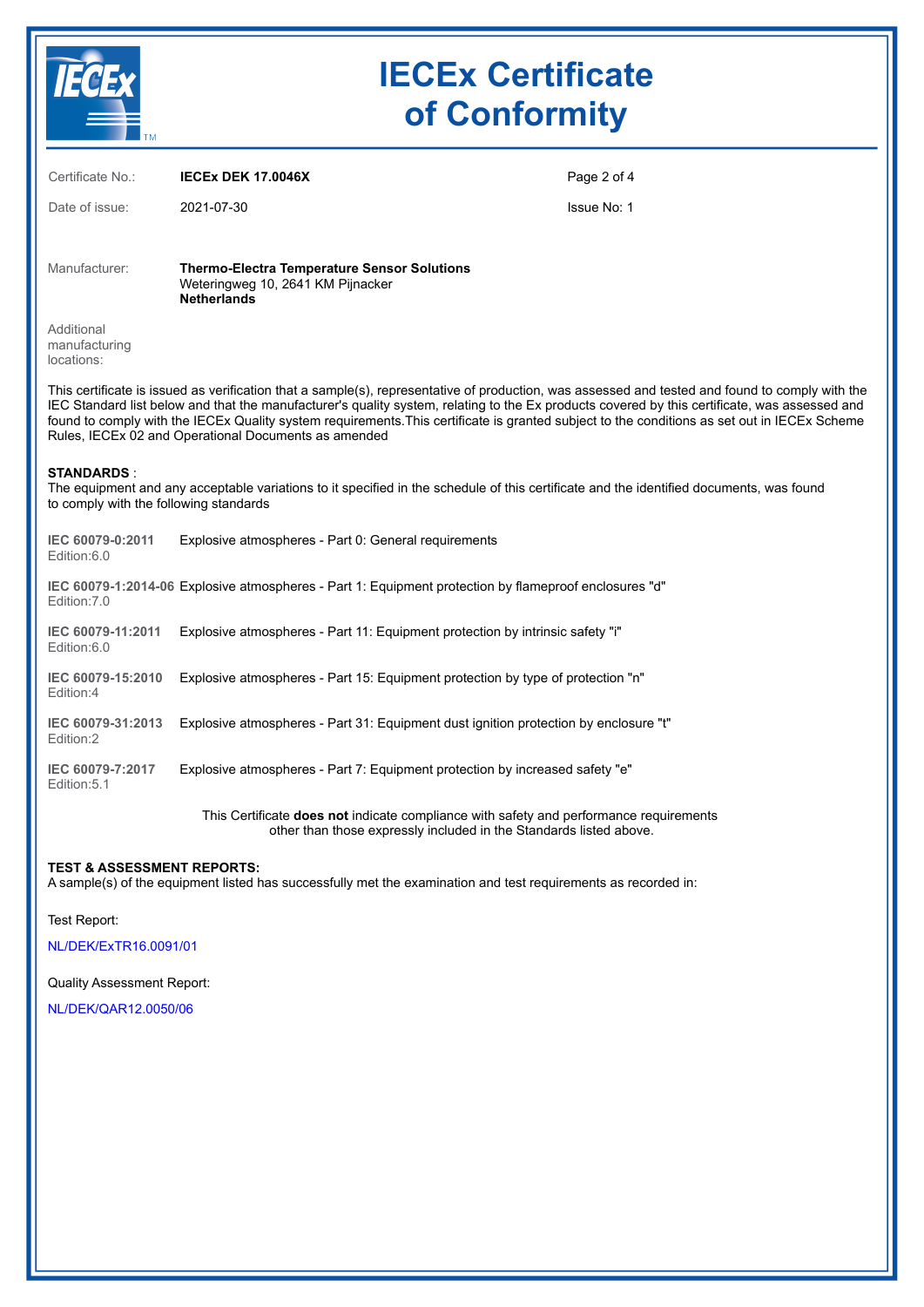

Certificate No.: **IECEx DEK 17.0046X**

Date of issue: 2021-07-30

Page 3 of 4

Issue No: 1

#### **EQUIPMENT:**

Equipment and systems covered by this Certificate are as follows:

Temperature Sensors Series LEX15 (Ex "eb"), LEX25 (Ex "i"), LEX30 (Ex "d"), LEX45 (Ex "nA"), LEX50 (Ex "t") and LEX55 (Ex "ec"), consist of a wide range of sensor types and sensor arrangements, one or more inserts, threaded insert entries, termination options, connection head options, a direct cable connection option, a feedthrough assembly, cable sensor options and a ceramic insert option.

The connection head / junction box may be provided with terminals, transmitters or a transmitter / display, depending on the type of protection.

Each temperature sensor assembly is identified by a unique article number which is shown on the marking label.

For further details per LEX Series see the Annex to this certificate.

**SPECIFIC CONDITIONS OF USE: YES as shown below:** See Annex to this certificate.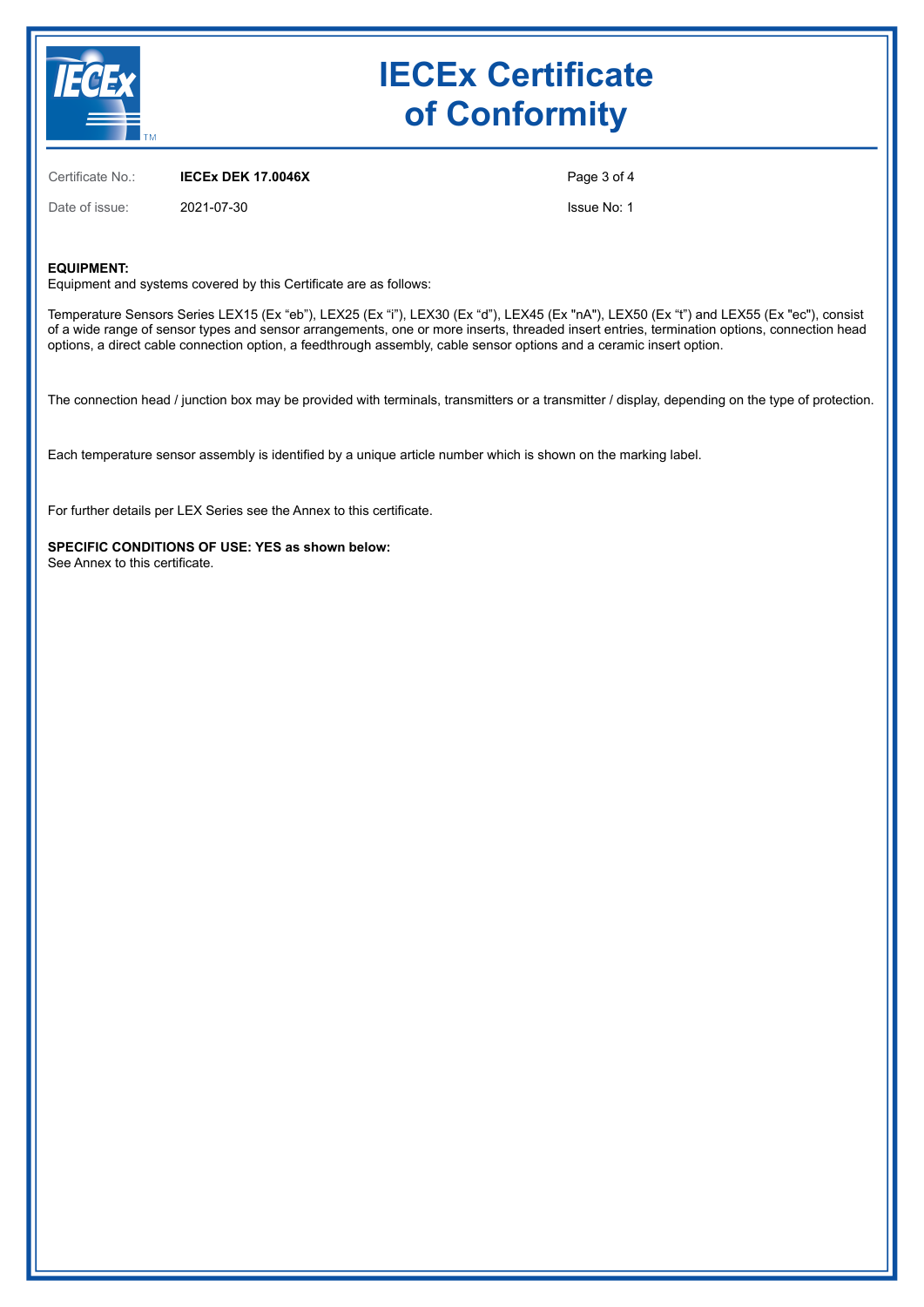

Certificate No.: **IECEx DEK 17.0046X**

Date of issue: 2021-07-30

Page 4 of 4

Issue No: 1

**DETAILS OF CERTIFICATE CHANGES (for issues 1 and above)** Extension of scope with Model LEX55 (Ex ec)

**Annex:**

[Annex to IECEx DEK 17.0046 X .pdf](https://www.iecex-certs.com/deliverables/CERT/53685/view)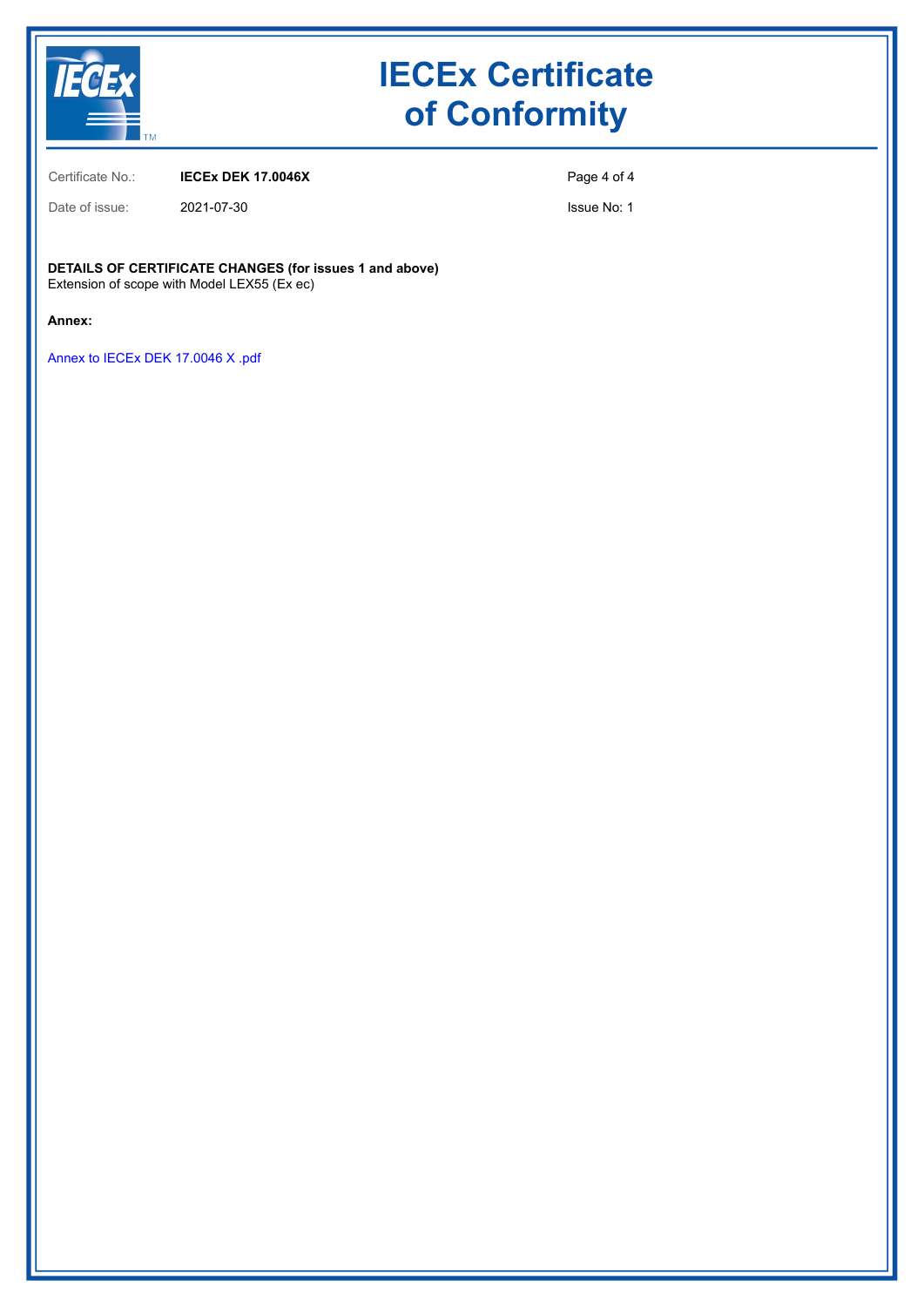

# **Series LEX 15 (Ex eb)**

#### General description:

Temperature Sensors Series LEX15, in type of protection Ex eb, consist of a wide range of sensor types and sensor arrangements, inserts, threaded insert entries, termination options, connection head options, a direct cable connection option, cable sensor options, flying lead wire options and a ceramic insert option.

#### Sensors / inserts / cables:

The sensor is enclosed by a closed-end metallic tube or mineral insulated metal sheathed cable available in various diameters and length. The sensor insert can be a single or multiple thermocouple, PTC or NTC such as KTY, or resistance sensor (RTD).

Metallic inserts can have a measuring tip with various shapes, for example flat, round, etc. however always closed by welding. Internal wiring depends on the sensor type: 2, 3, 4, 6 or 8 wires per sensor.

Sensors may have optional mounting accessories such as a thermowell, a rigid or flexible protection tube and similar add-ons not affecting the type of protection.

# Connection head / junction box:

Only separately certified Ex e enclosures are used. The connection head / junction box may be provided with terminals or may have flying leads.

#### Electrical data:

Sensor circuit, per sensor element: max. 30 Vdc, 10 mA

The sensor circuit may be connected to an (industrial) transmitter in the non-hazardous area.

#### Thermal data:

The ambient temperature range of the assembly, the service temperature range of the connection head / junction box, the transition parts and the cables depend on the material of the cable insulation as listed in the table below. This table is to be used as basis for evaluation of the complete assembly, as each situation has to be analysed with regards to the actual temperature range that each component will be subjected to in the particular application.

| Cable<br>insulation | Service temperature<br>range of the cables | Allowed temperature of<br>end seals, transition<br>pieces and entry gland | Service temperature range<br>of connection head / junction<br>box (typical) ** |
|---------------------|--------------------------------------------|---------------------------------------------------------------------------|--------------------------------------------------------------------------------|
| PVC*                | $-25 °C / +105 °C$                         | -40 °C / +105 °C                                                          | $-40 °C / +100 °C$                                                             |
| Silicon*            | $-25 °C / +160 °C$                         | $-40 °C / +230 °C$                                                        | $-40 °C / +100 °C$                                                             |
| PTFE*               | $-45 °C / +200 °C$                         | $-45 °C / +230 °C$                                                        | $-45 °C / +100 °C$                                                             |

\* Cables can have other insulation such as Kapton and/or additionally a glass fibre and / or metallic braiding / sheathing which will alter the allowable temperature range.

\*\* Connection heads / junction boxes can have another service temperature range, depending on the material used for the sealing, etc. The minimum can be as low as -50 °C, the maximum temperature as high as 200 °C.

Maximum ambient temperature range is -45 °C to +80 °C; this can be limited depending on the materials applied (e.g. cables, connection head, junction box).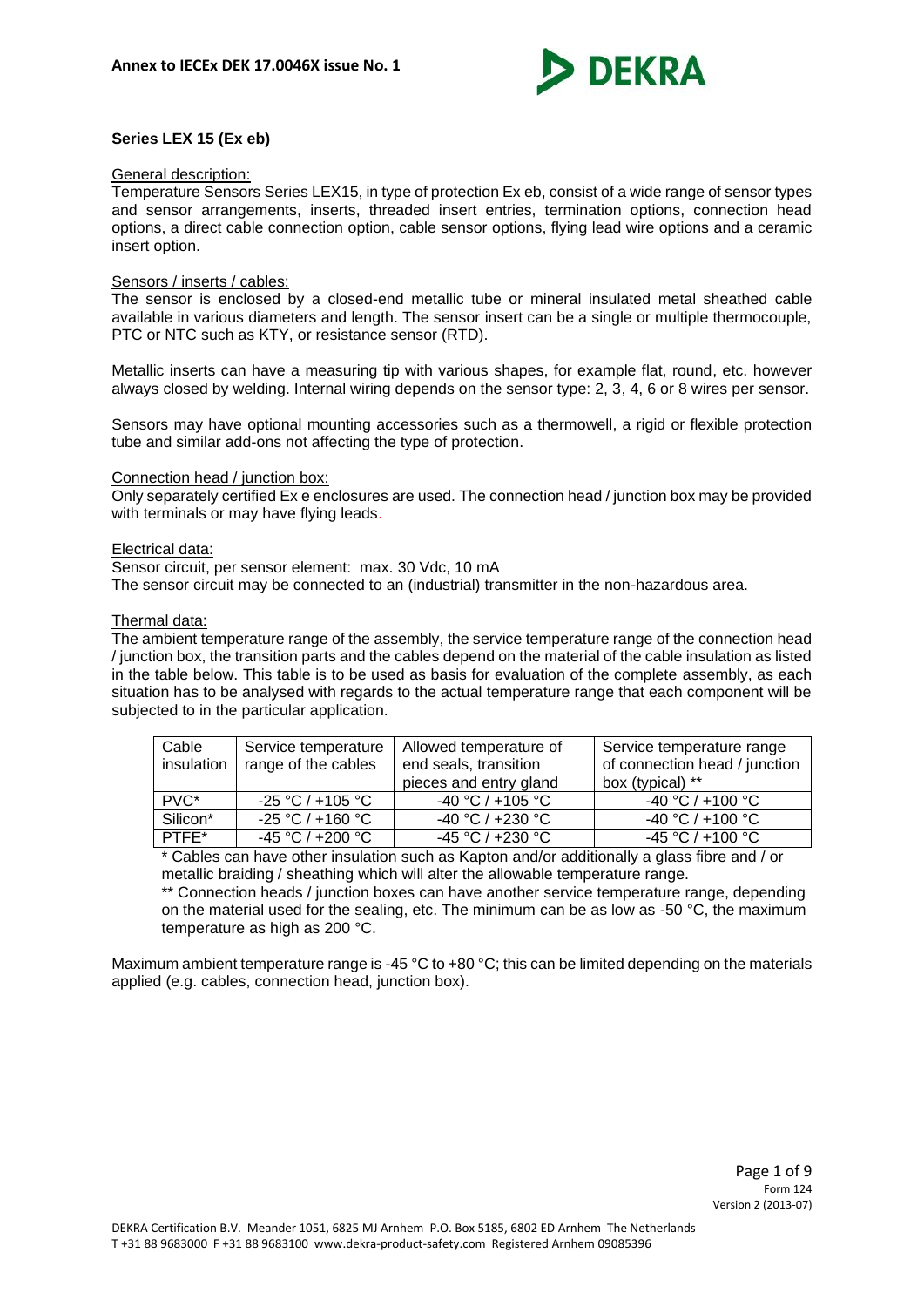

The relation between the process temperature and the temperature class or maximum service temperature is as follows:

| Maximum process     | Temperature class / maximum     |
|---------------------|---------------------------------|
| temperature Tp (°C) | service temperature (°C) of the |
|                     | assembly                        |
| 75                  | T6                              |
| 90                  | T5                              |
| 125                 | Τ4                              |
| 190                 | T3                              |
| 285                 | T <sub>2</sub>                  |
| 435                 | Т1                              |
| > 435               |                                 |

# **Series LEX 25 (Ex ia or Ex ib or Ex ia/ib)**

#### General description:

Temperature Sensors Series LEX25, in type of protection Ex ia or Ex ib or Ex ia/ib, consist of a wide range of sensor types and sensor arrangements, inserts, threaded insert entries, termination options, connection head options, a direct cable connection option, cable sensor options, flying lead wire options and a ceramic insert option.

#### Sensors / inserts / cables:

The sensor is enclosed by a closed-end metallic tube or mineral insulated metal sheathed cable, available in various diameters and length. The sensor insert can be a single or multiple thermocouple, PTC or NTC such as KTY, or resistance sensor (RTD).

Metallic inserts can have a measuring tip with various shapes, for example flat, round, etc. however always closed by welding. Internal wiring depends on the sensor type: 2, 3, 4, 6 or 8 wires per sensor.

Sensors may have optional mounting accessories such as a thermowell, a rigid or flexible protection tube and similar add-ons not affecting the type of protection.

#### Plugs and sockets / Connection head / Junction box:

Aluminium, cast-iron, stainless steel or non-metallic enclosures may be applied, providing a degree of protection of minimum IP65. The connection head / junction box may be provided with terminals or with a separately certified Ex i transmitter, with or without a display. Combination of an Ex ia sensor with an Ex ia or Ex ib transmitter is allowed; the resulting level of protection of the Ex i circuit is the lowest of the components, e.g. Ex ib.

Plugs and sockets may be applied in the Ex i sensor circuit provided that these are separate from and non-interchangeable with non-intrinsically safe circuits.

#### Electrical data:

Sensor circuit: only for connection to certified intrinsically safe circuits, with the following maximum values:  $Ui = 30 V$  for IIC and 50 V for IIB,  $I = 75$  mA,  $Pi = 500$  mW,  $Ci = 0$ ,  $Li = 0$ .

Transmitter: the electrical data specified in the transmitter certificate shall be applied and complied with. The maximum Pi of the transmitter shall not exceed 2.25 W.

#### Thermal data:

The ambient temperature range of the assembly, the service temperature range of the connection head / junction box, the transition parts and the cables depend on the material of the cable insulation as listed in the table below. This table is to be used as basis for evaluation of the complete assembly, as each situation has to be analysed with regards to the actual temperature range that each component will be subjected to in the particular application.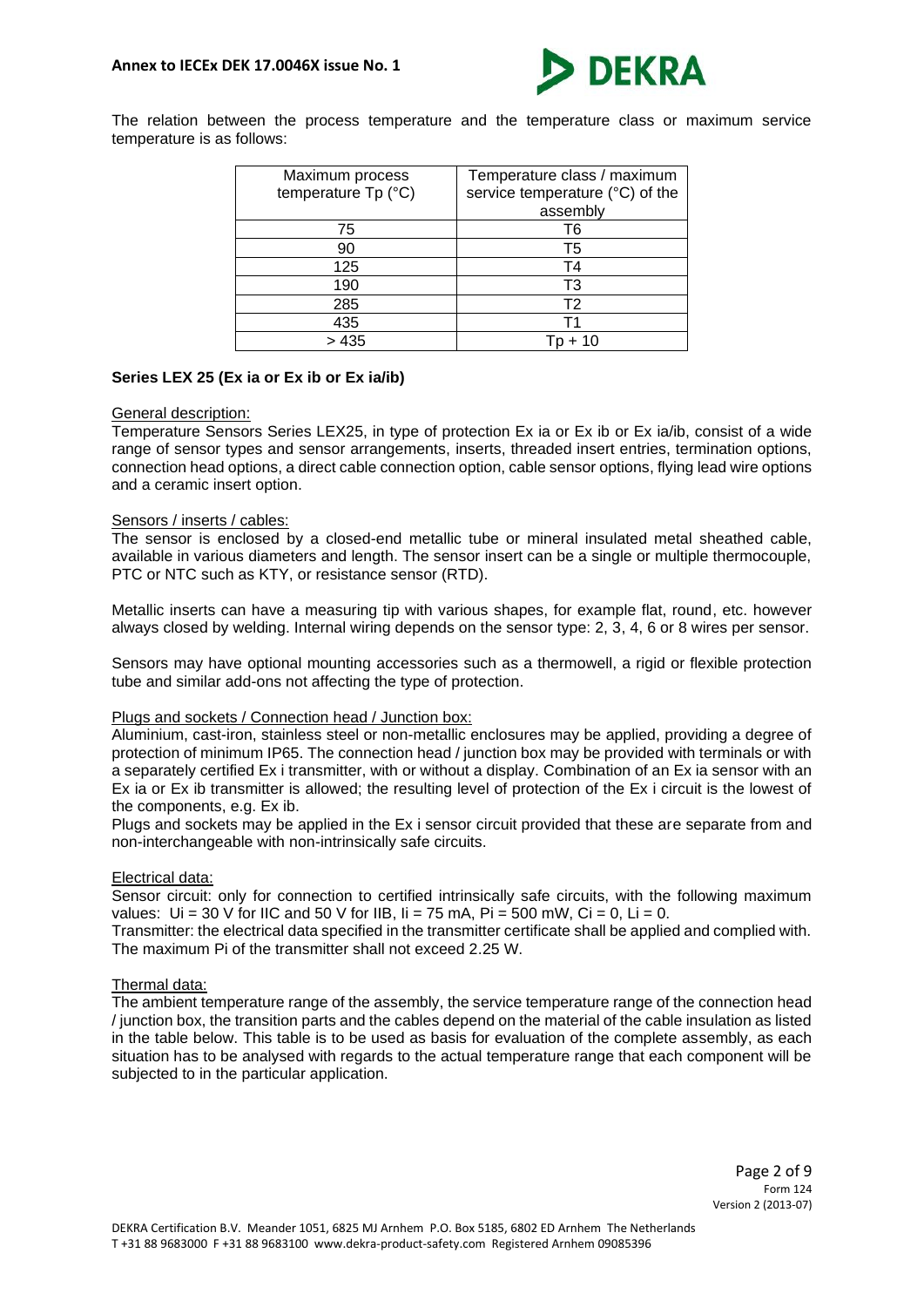

| Cable            | Service temperature | Allowed temperature of | Service temperature range     |
|------------------|---------------------|------------------------|-------------------------------|
| insulation       | range of the cables | end seals, transition  | of connection head / junction |
|                  |                     | pieces and entry gland | box                           |
| PVC <sup>*</sup> | $-25 °C / +105 °C$  | $-40 °C / +105 °C$     | $-40$ °C / $+100$ °C**        |
| Silicon*         | $-25 °C / +160 °C$  | $-40 °C / +230 °C$     | $-40$ °C / $+100$ °C**        |
| PTFE*            | $-45 °C / +200 °C$  | $-45 °C / +230 °C$     | $-45$ °C / +100 °C**          |

\* Cables can have other insulation such as Kapton and/or additionally a glass fibre and / or metallic braiding / sheathing which will alter the allowable temperature range. \*\* In case an Ex i transmitter is applied, the maximum service temperature shall be at least 10 K lower than the certified maximum ambient temperature of the transmitter. The minimum service temperature may be limited by the certified minimum ambient temperature of the transmitter.

Maximum ambient temperature range is -45 °C to +80 °C; this can be limited depending on the materials applied (e.g. cables, connection head, junction box) or in case an Ex i temperature transmitter is applied.

The relation between the process temperature and the temperature class or maximum service temperature is as follows:

| Maximum process<br>temperature Tp (°C) | Temperature class / maximum<br>service temperature (°C) of the<br>assembly |
|----------------------------------------|----------------------------------------------------------------------------|
| 75                                     | T6                                                                         |
| 90                                     | T5                                                                         |
| 125                                    | T4                                                                         |
| 190                                    | T3                                                                         |
| 285                                    | T <sub>2</sub>                                                             |
| 435                                    |                                                                            |
| > 435                                  |                                                                            |

\*: if an Ex i transmitter is applied, the temperature class of the transmitter shall be taken into account.

# **Series LEX 30 (Ex db)**

#### General description:

Temperature Sensors Series LEX30, in type of protection Ex db, consist of a wide range of sensor types and sensor arrangements, inserts, threaded insert entries, termination options, connection head options, a direct cable connection option, a feedthrough assembly, cable sensor options, flying lead wire options and a ceramic insert option.

# Sensors / inserts / cables:

The sensor is enclosed by a closed-end metallic tube or mineral insulated metal sheathed cable, available in various diameters and length. The sensor insert can be a single or multiple thermocouple, PTC or NTC such as KTY, or resistance sensor (RTD).

Metallic inserts can have a measuring tip with various shapes, for example flat, round, etc. however always closed by welding. Internal wiring depends on the sensor type: 2, 3, 4, 6 or 8 wires per sensor.

Sensors may have optional mounting accessories such as a thermowell, a rigid or flexible protection tube and similar add-ons not affecting the type of protection.

#### Connection head / junction box:

Only separately certified Ex db enclosures are used. The connection head / junction box may be provided with terminals or with an industrial transmitter, with or without a display.

### Electrical data:

Sensor circuit: max. 50 Vdc, 10 mA

Transmitter: the electrical data specified for the transmitter shall be applied and complied with. The maximum input power to the transmitter shall not exceed 2.25 W.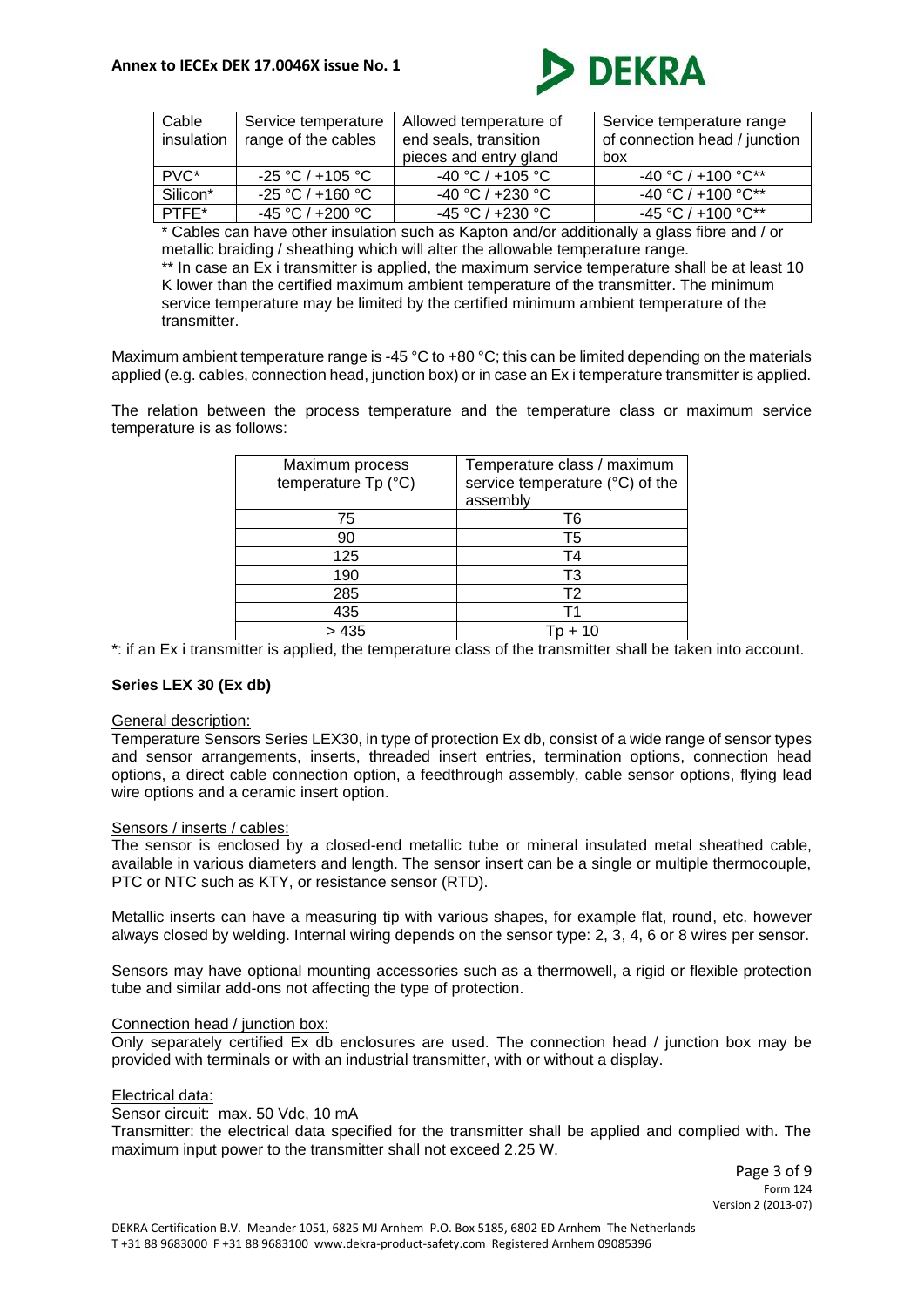

### Thermal data:

The ambient temperature range of the assembly, the service temperature range of the connection head / junction box, the transition parts and the cables depend on the material of the cable insulation as listed in the table below. This table is to be used as basis for evaluation of the complete assembly, as each situation has to be analysed with regards to the actual temperature range that each component will be subjected to in the particular application.

| Cable<br>insulation | Service temperature<br>range of the cables | Allowed temperature of<br>end seals, transition | Service temperature range<br>of connection head / junction |
|---------------------|--------------------------------------------|-------------------------------------------------|------------------------------------------------------------|
|                     |                                            | pieces and entry gland                          | box                                                        |
| PVC <sup>*</sup>    | $-25 °C / +105 °C$                         | $-40 °C / +105 °C$                              | $-40 °C / +100 °C^*$                                       |
| Silicon*            | $-25 °C / +160 °C$                         | $-40 °C / +230 °C$                              | $-40 °C / +100 °C^*$                                       |
| $PTFE^*$            | $-45 °C / +200 °C$                         | $-45 °C / +230 °C$                              | $-45 °C / +100 °C^*$                                       |

\* Cables can have other insulation such as Kapton and/or additionally a glass fibre and / or metallic braiding / sheathing which will alter the allowable temperature range.

\*\* In case a transmitter is applied, the maximum service temperature shall be at least 10 K lower than the maximum allowed ambient temperature of the transmitter. The minimum service temperature may be limited by the minimum ambient temperature of the transmitter. Connection heads / junction boxes can have another service temperature range, depending on the material used for the sealing, etc. The minimum can be as low as -50  $^{\circ}$ C, the maximum temperature as high as 200 °C.

Maximum ambient temperature range is -45 °C to +80 °C; this can be limited depending on the materials applied (e.g. cables, connection head, junction box) or in case a temperature transmitter is applied.

The relation between the process temperature and the temperature class or maximum service temperature is as follows:

| Maximum process<br>temperature Tp (°C) | Temperature class / maximum<br>service temperature (°C) of the<br>assembly |
|----------------------------------------|----------------------------------------------------------------------------|
| 75                                     | T6                                                                         |
| 90                                     | T5                                                                         |
| 125                                    | T4                                                                         |
| 190                                    | T3                                                                         |
| 285                                    | T <sub>2</sub>                                                             |
| 435                                    |                                                                            |
| > 435                                  |                                                                            |

#### **Series LEX 45 (Ex nA)**

#### General description:

Temperature Sensors Series LEX45, in type of protection Ex nA, consist of a wide range of sensor types and sensor arrangements, inserts, threaded insert entries, termination options, connection head options, a direct cable connection option, cable sensor options, flying lead wire options and a ceramic insert option.

#### Sensors / inserts / cables:

The sensor is enclosed by a closed-end metallic tube or mineral insulated metal sheathed cable, available in various diameters and length. The sensor insert can be a single or multiple thermocouple, PTC or NTC such as KTY, or resistance sensor (RTD).

Metallic inserts can have a measuring tip with various shapes, for example flat, round, etc. however always closed by welding. Internal wiring depends on the sensor type: 2, 3, 4, 6 or 8 wires per sensor.

Sensors may have optional mounting accessories such as a thermowell, a rigid or flexible protection tube and similar add-ons not affecting the type of protection.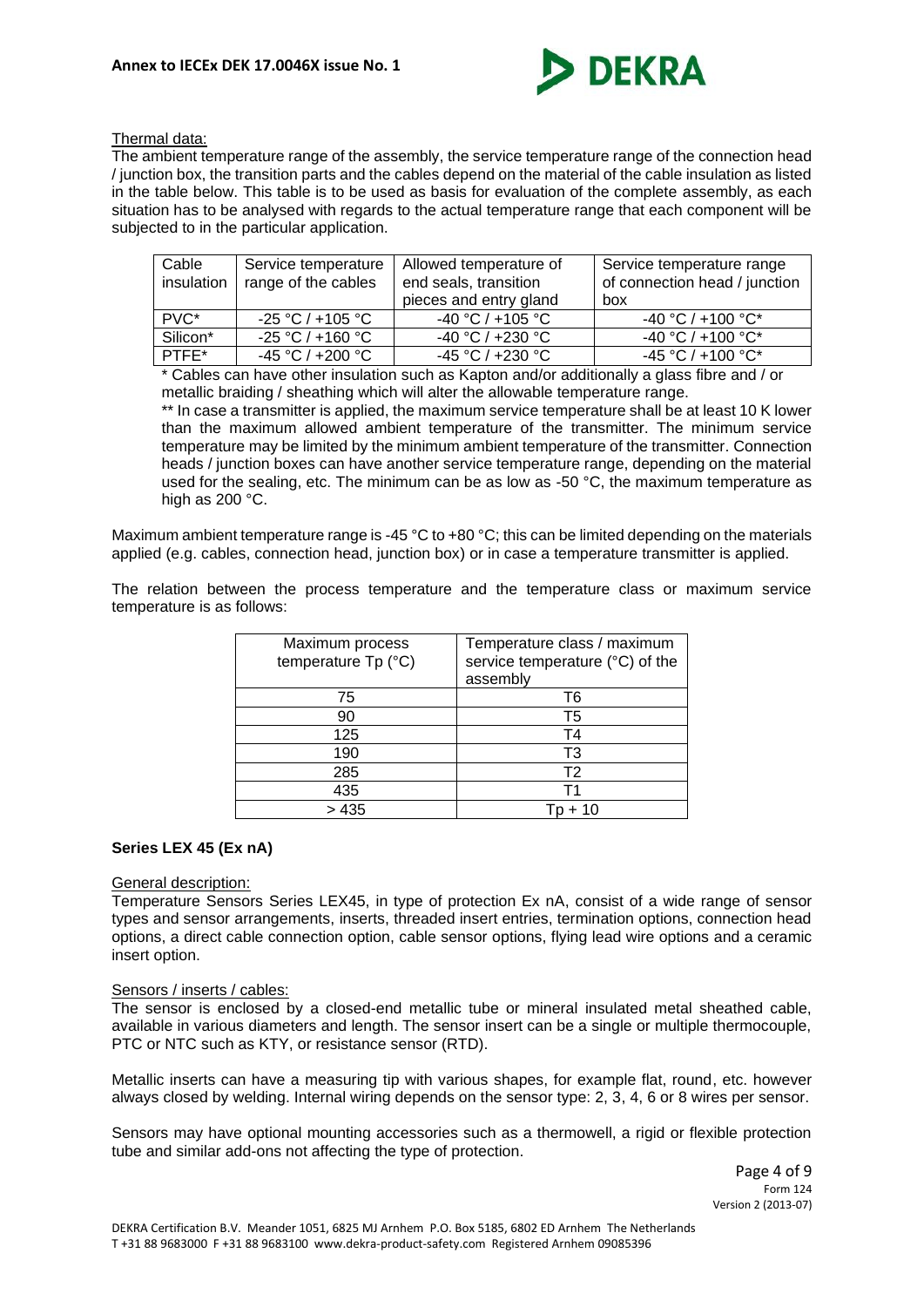

### Connection head / junction box:

Only separately certified enclosures are used. The connection head / junction box may be provided with terminals or with a certified transmitter, with or without a display.

#### Connectors:

Ex nA certified connectors may be used.

# Electrical data:

Sensor circuit: max. 10 Vdc, 10 mA.

Transmitter: the electrical data specified for the transmitter shall be applied and complied with. The maximum input power to the transmitter shall not exceed 2.25 W.

# Thermal data:

The ambient temperature range of the assembly, the service temperature range of the connection head / junction box, the transition parts and the cables depend on the material of the cable insulation as listed in the table below. This table is to be used as basis for evaluation of the complete assembly, as each situation has to be analysed with regards to the actual temperature range that each component will be subjected to in the particular application.

| Cable<br>insulation | Service temperature<br>range of the cables | Allowed temperature of<br>end seals, transition<br>pieces and entry gland | Maximum service<br>temperature range of<br>connection head / junction<br>box |
|---------------------|--------------------------------------------|---------------------------------------------------------------------------|------------------------------------------------------------------------------|
| PVC*                | $-25 °C / +105 °C$                         | $-40 °C / +105 °C$                                                        | $-50$ °C / $+200$ °C**                                                       |
| Silicon*            | $-25 °C / +160 °C$                         | $-40 °C / +230 °C$                                                        | $-50 °C / +200 °C^{**}$                                                      |
| PTFE*               | $-45 °C / +200 °C$                         | $-45 °C / +230 °C$                                                        | -50 °C / +200 °C**                                                           |

\* Cables can have other insulation such as Kapton and/or additionally a glass fibre and / or metallic braiding / sheathing which will alter the allowable temperature range.

\*\* In case a transmitter is applied, the maximum service temperature shall be at least 10 K lower than the maximum allowed ambient temperature of the transmitter. The minimum service temperature may be limited by the minimum ambient temperature of the transmitter. Connection heads / junction boxes can have another service temperature range, depending on the material used for the sealing, etc. The minimum can be as low as -50  $^{\circ}$ C, the maximum temperature as high as 200 °C.

Maximum ambient temperature range is -45 °C to +80 °C; this can be limited depending on the materials applied (e.g. cables, connection head, junction box) or in case a temperature transmitter is applied.

The relation between the process temperature and the temperature class or maximum service temperature is as follows:

| Maximum process<br>temperature Tp (°C) | Temperature class / maximum<br>service temperature (°C) of the<br>assembly |
|----------------------------------------|----------------------------------------------------------------------------|
| 75                                     | T6                                                                         |
| 90                                     | T5                                                                         |
| 125                                    | T4                                                                         |
| 190                                    | T3                                                                         |
| 285                                    | T <sub>2</sub>                                                             |
| 435                                    |                                                                            |
| > 435                                  | $+10$                                                                      |

# **Series LEX 50 (Ex ta or Ex tb or Ex ta/tb)**

General description: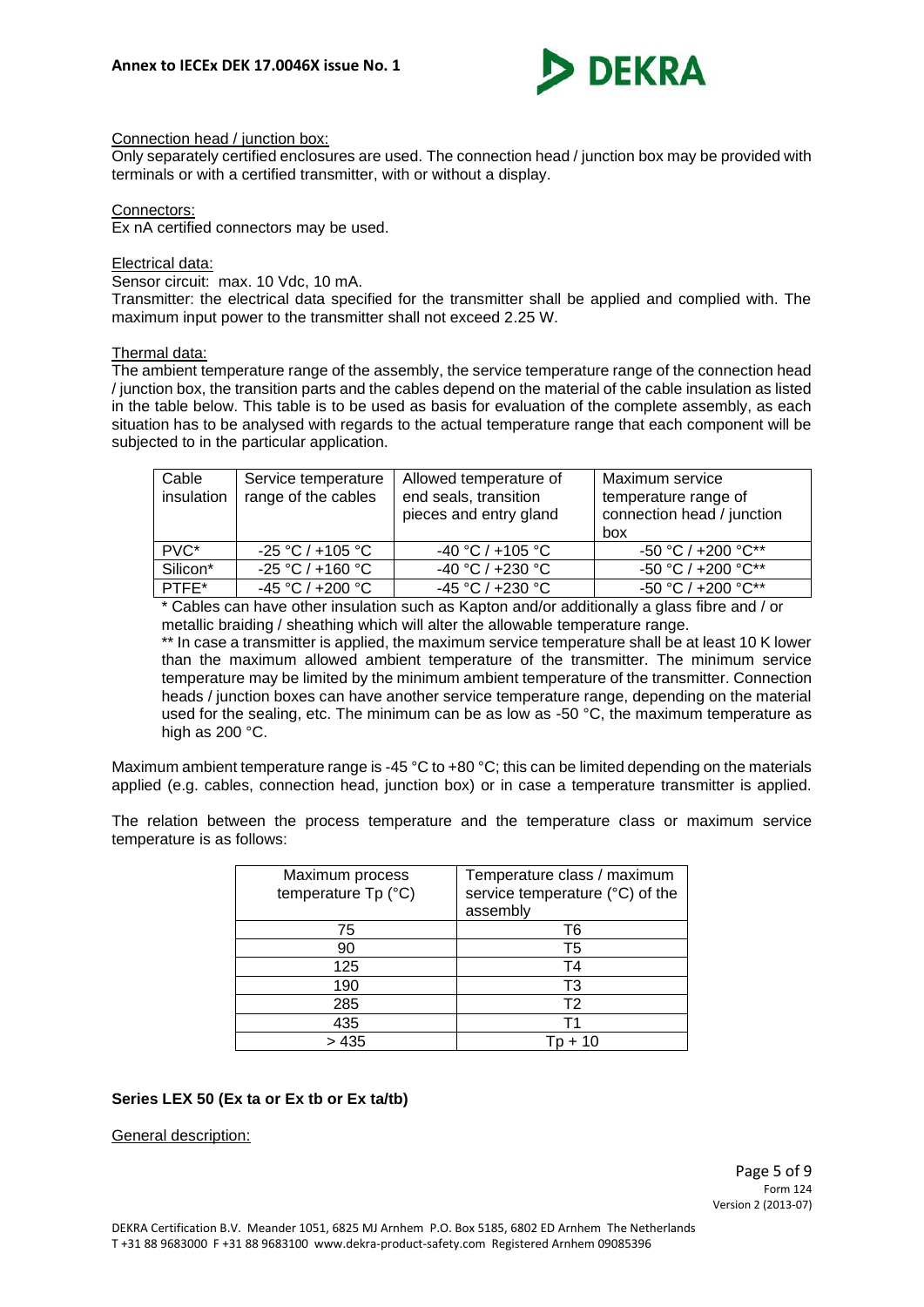

Temperature Sensors Series LEX50, in type of protection Ex ta or Ex tb or Ex ta/tb, consist of a wide range of sensor types and sensor arrangements, inserts, threaded insert entries, termination options, connection head options, a direct cable connection option, cable sensor options, flying lead wire options and a ceramic insert option.

# Sensors / inserts / cables:

The sensor is enclosed by a closed-end metallic tube or mineral insulated metal sheathed cable, available in various diameters and length. The sensor insert can be a single or multiple thermocouple, PTC or NTC such as KTY, or resistance sensor (RTD).

Metallic inserts can have a measuring tip with various shapes, for example flat, round etc. however always closed by welding. Internal wiring depends on the sensor type: 2, 3, 4, 6 or 8 wires per sensor.

Sensors may have optional mounting accessories such as a thermowell, a rigid or flexible protection tube and similar add-ons not affecting the type of protection.

# Connection head / junction box:

Only separately certified Ex ta or Ex tb enclosures are applied with a degree of protection of at least IP65. The connection head / junction box may be provided with terminals or with an industrial transmitter, with or without a display.

#### Connectors:

Certified connectors may be applied.

#### Electrical data:

Sensor circuit: max. 10 Vdc, 10 mA

Transmitter: the electrical data specified for the transmitter shall be applied and complied with. The maximum input power to the transmitter shall not exceed 2.25 W.

#### Thermal data:

The ambient temperature range of the assembly, the service temperature range of the connection head / junction box, the transition parts and the cables depend on the material of the cable insulation as listed in the table below. This table is to be used as basis for evaluation of the complete assembly, as each situation has to be analysed with regards to the actual temperature range that each component will be subjected to in the particular application.

| Cable<br>insulation | Service temperature<br>range of the cables | Allowed temperature of<br>end seals, transition<br>pieces and entry gland | Service temperature range<br>of connection head / junction<br>box |
|---------------------|--------------------------------------------|---------------------------------------------------------------------------|-------------------------------------------------------------------|
| PVC*                | $-25 °C / +105 °C$                         | $-40 °C / +105 °C$                                                        | $-40$ °C / $+100$ °C**                                            |
| Silicon*            | -25 °C / +160 °C                           | $-40 °C / +230 °C$                                                        | $-40$ °C / $+100$ °C**                                            |
| PTFF*               | -40 °C / +200 °C                           | $-40 °C / +230 °C$                                                        | $-45$ °C / +100 °C**                                              |

\* Cables can have other insulation such as Kapton and/or additionally a glass fibre and / or metallic braiding / sheathing which will alter the allowable temperature range.

\*\* In case a transmitter is applied, the maximum service temperature shall be at least 10 K lower than the maximum allowed ambient temperature of the transmitter. The minimum service temperature may be limited by the minimum ambient temperature of the transmitter. Connection heads / junction boxes can have another service temperature range, depending on the material used for the sealing, etc. The minimum can be as low as -50  $^{\circ}$ C, the maximum temperature as high as 200 °C.

Maximum ambient temperature range is -40 °C to +75 °C; this can be limited depending on the materials applied (e.g. cables, connection head, junction box) or in case a temperature transmitter is applied.

The relation between the process temperature and the maximum surface temperature is as follows: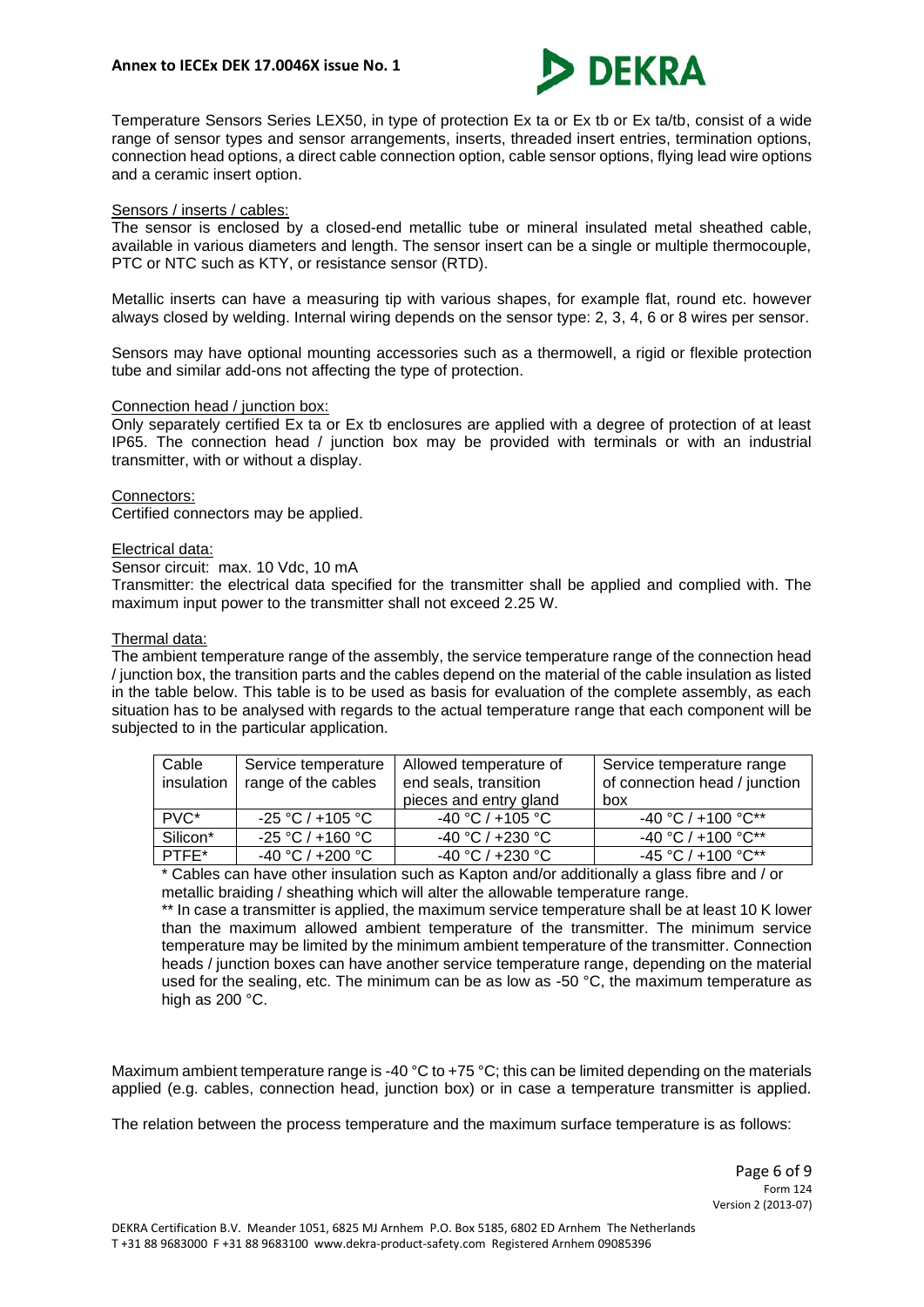

| Maximum process     | Maximum surface temperature |
|---------------------|-----------------------------|
| temperature Tp (°C) | (°C) of the assembly        |
| 75                  | 85                          |
| 90                  | 100                         |
| 125                 | 135                         |
| 190                 | 200                         |
|                     | ∩∩י                         |

# **Series LEX 55 (Ex ec)**

#### General description:

Temperature Sensors Series LEX55, in type of protection Ex ec, consist of a wide range of sensor types and sensor arrangements, inserts, threaded insert entries, termination options, connection head options, a direct cable connection option, cable sensor options, flying lead wire options and a ceramic insert option.

#### Sensors / inserts / cables:

The sensor is enclosed by a closed-end metallic tube or mineral insulated metal sheathed cable available in various diameters and length. The sensor insert can be a single or multiple thermocouple, PTC or NTC such as KTY, or resistance sensor (RTD).

Metallic inserts can have a measuring tip with various shapes, for example flat, round, etc. however always closed by welding. Internal wiring depends on the sensor type: 2, 3, 4, 6 or 8 wires per sensor.

Sensors may have optional mounting accessories such as a thermowell, a rigid or flexible protection tube and similar add-ons not affecting the type of protection.

#### Connection head / junction box:

Only separately certified Ex e enclosures are used. The connection head / junction box may be provided with terminals or may have flying leads.

#### Electrical data:

Sensor circuit, per sensor element: max. 30 Vdc, 10 mA The sensor circuit may be connected to an (industrial) transmitter in the non-hazardous area.

#### Thermal data:

The ambient temperature range of the assembly, the service temperature range of the connection head / junction box, the transition parts and the cables depend on the material of the cable insulation as listed in the table below. This table is to be used as basis for evaluation of the complete assembly, as each situation has to be analysed with regards to the actual temperature range that each component will be subjected to in the particular application.

| Cable<br>insulation | Service temperature<br>range of the cables | Allowed temperature of<br>end seals, transition | Service temperature range<br>of connection head / junction |
|---------------------|--------------------------------------------|-------------------------------------------------|------------------------------------------------------------|
|                     |                                            | pieces and entry gland                          | box (typical) **                                           |
| PVC <sup>*</sup>    | $-25 °C / +105 °C$                         | $-40 °C / +105 °C$                              | $-40 °C / +100 °C$                                         |
| Silicon*            | $-25 °C / +160 °C$                         | $-40 °C / +230 °C$                              | -40 °C / +100 °C                                           |
| PTFF*               | -45 °C / +200 °C                           | $-45 °C / +230 °C$                              | -45 °C / +100 °C                                           |

\* Cables can have other insulation such as Kapton and/or additionally a glass fibre and / or metallic braiding / sheathing which will alter the allowable temperature range.

\*\* Connection heads / junction boxes can have another service temperature range, depending on the material used for the sealing, etc. The minimum can be as low as -50  $^{\circ}$ C, the maximum temperature as high as 200 °C.

Maximum ambient temperature range is -45 °C to +80 °C; this can be limited depending on the materials applied (e.g. cables, connection head, junction box).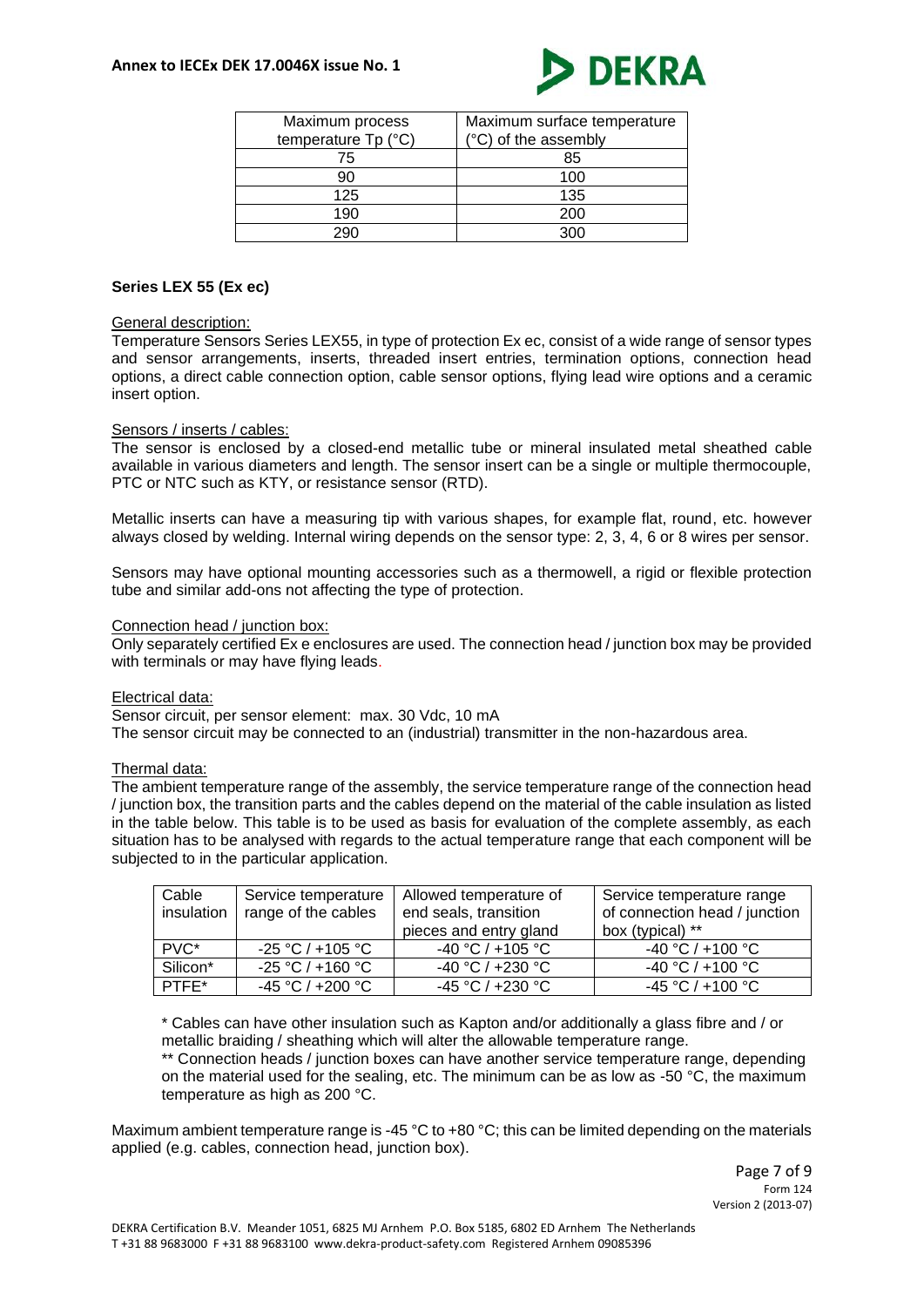

The relation between the process temperature and the temperature class or maximum service temperature is as follows:

| Maximum process<br>temperature Tp (°C) | Temperature class / maximum<br>service temperature (°C) of the<br>assembly |
|----------------------------------------|----------------------------------------------------------------------------|
| 75                                     | Т6                                                                         |
| 90                                     | T5                                                                         |
| 125                                    | T4                                                                         |
| 190                                    | T3                                                                         |
| 285                                    | T <sub>2</sub>                                                             |
| 435                                    | т1                                                                         |
| > 435                                  | + 10                                                                       |

### **Specific conditions of use**

### All types and levels of protection:

In case that the actual application requires a detailed assessment regarding the service temperatures of the assembly (e.g. due to high process temperature combined with thermal insulation), a temperature measurement shall be conducted to verify that none of the specified temperature limits of the assembly is exceeded.

#### Ex eb, Ex ec and Ex nA:

The sensor assembly with connection head and extension part, in case not IP54 sealed or closed, shall have a degree of protection of at least IP54, provided by the user with a thermowell or equivalent component at the process side of the assembly.

#### Ex ia, Ex ib, Ex eb, Ex ec and Ex nA:

In case the nominal tip diameter of the mineral insulated metal sheathed sensor cable is less than 3 mm, the sensor must be considered as connected to ground. It must be assumed that it will not be able to pass the 500 Vac or 700 Vdc dielectric strength test as required by IEC 60079-14. In addition, the sensor must be protected against mechanical impacts.

#### Ex db:

Flameproof joints are not intended to be repaired.

#### Ex ta and Ex tb:

The sensor assembly with connection head and extension part shall have a degree of protection of at least IP6x, provided by the user with a thermowell or equivalent component at the process side of the assembly.

#### Ex ta and Ex ta/tb:

The equipment is not capable to withstand a prospective short circuit current of 10 kA. The user shall provide an overcurrent protective device to assure that the maximum current for the sensor (10 mA) or the maximum power to the transmitter (2.25 W) is not exceeded.